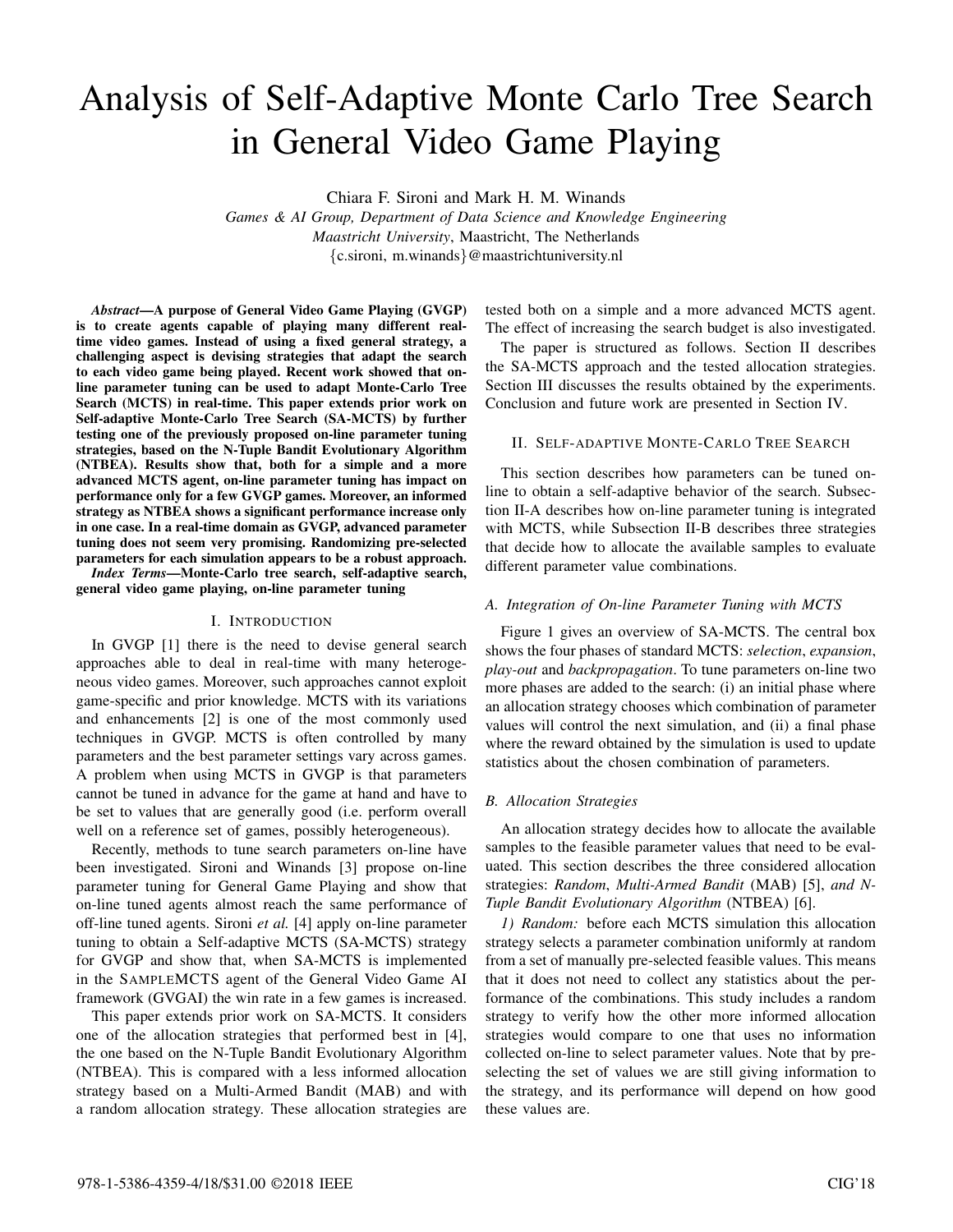

Fig. 1. Interleaving on-line tuning with MCTS

.

*2) MAB:* this allocation strategy considers the problem as a Multi-Armed Bandit [5], where each arm corresponds to one of the combinations of parameter values. Before each simulation a combination of parameter values  $\vec{p}^* = \langle p_1, ..., p_d \rangle$  is selected with UCB1 as follows:

$$
\vec{p}^* = \underset{\vec{p} \in \mathcal{P}}{\operatorname{argmax}} \left\{ \overline{Q}(\vec{p}) + C_{\text{MAB}} \times \sqrt{\frac{\ln N}{N_{\vec{p}}}} \right\}
$$

Here, P is the set of all combinations of parameters,  $Q(\vec{p})$  is the average reward obtained by all simulations controlled by combination  $\vec{p}$  (normalized in [0, 1]),  $C_{\text{MAB}}$  is the *exploration constant*, N is the total number of simulations performed so far, and  $N_{\vec{p}}$  is the number of simulations performed so far that were controlled by the parameter combination  $\vec{p}$ . When selecting the combination that maximizes the UCB1 value, unexplored combinations are assigned a predefined value  $fpu$ (i.e. *first play urgency*). For the experiments presented in Section III  $C_{\text{MAB}}$  is set to 0.7 and  $fpu$  is set to 1.0.

A limitation of this strategy is that it ignores the combinatorial structure of the search space. When choosing parameter values, it does not consider that good values in a combination might be good in general or in other combinations.

*3) NTBEA:* this allocation strategy is based on the algorithm proposed by Lucas *et al.* [6]. Two main components of NTBEA can be distinguished: an *evolutionary algorithm*, and an *N-Tuple fitness landscape model* (LModel). The evolutionary algorithm considers each combination of parameters as an individual and each single parameter as a gene. It starts with a randomly generated parameter combination and evolves it over time using statistics collected in LModel (e.g. average reward and number of visits of tuples of parameters) to decide which combination should be evaluated next. More precisely, the evolutionary algorithm repeats the following steps:

- 1) Use the current combination  $\vec{p}$  to control an MCTS simulation.
- 2) Use the reward obtained by the MCTS simulation to update the statistics for parameter tuples in *LModel*.
- 3) Generate x neighbors of  $\vec{p}$ , each by mutating the value of a randomly selected parameter in  $\vec{p}$ .
- 4) Evaluate each of the x neighbors using *LModel* to compute an estimate of their UCB1 value.
- 5) Set the neighbor with the highest estimated UCB1 value as the current combination.

More details on how to use LModel to compute the estimate of the UCB1 values can be found in [6]. For the experiments presented in Section III  $x$  is set to 5 and the exploration constant  $C_{\text{NTBEA}}$  used to compute UCB1 values is set to 0.7.

### III. EXPERIMENTS

This section presents an analysis of SA-MCTS under different conditions. Subsection III-A describes the experimental setup and Subsection III-B reports and analyses the results.

## *A. Setup*

SA-MCTS is evaluated in the single-player track of the GV-GAI framework [1]. The allocation strategies tune feasible preselected parameters on-line for the following MCTS agents:

- SAMPLEMCTS: the MCTS agent provided in the framework. This agent implements a simple version of MCTS that uses UCB1 as selection strategy and a random play-out strategy. For this agent we tune the UCB1 exploration constant C with values in  $\{0.6, 0.7, \ldots\}$  $0.8, 0.9, 1.0, 1.1, 1.2, 1.3, 1.4, 1.5, 1.6, 1.7, 1.8, 1.9, 2.0\},$ and the maximum search depth  $D$  with values in  $\{1, 2, 3, 4, 5, 6, 7, 8, 9, 10, 11, 12, 13, 14, 15\}$ . When this agent is not tuned on-line it uses the following fixed parameter setting:  $C = 1.4$ ,  $D = 10$ .
- MAASTCTS2: the winner of the 2016 GVGAI Single-Player Planing Championship [7]. It implements MCTS with UCB1 selection strategy and a series of enhancements, among which the use of *Progressive History* in the selection strategy and the *N-Gram Selection Technique* (NST) as play-out strategy. For this agent we tune the UCB1 exploration constant  $C$  with values in  $\{0.2, 0.4, 0.5, 0.6, 0.7, 0.8, 1.0, 1.2, 1.4, 1.6, 1.8, 2.0\},\$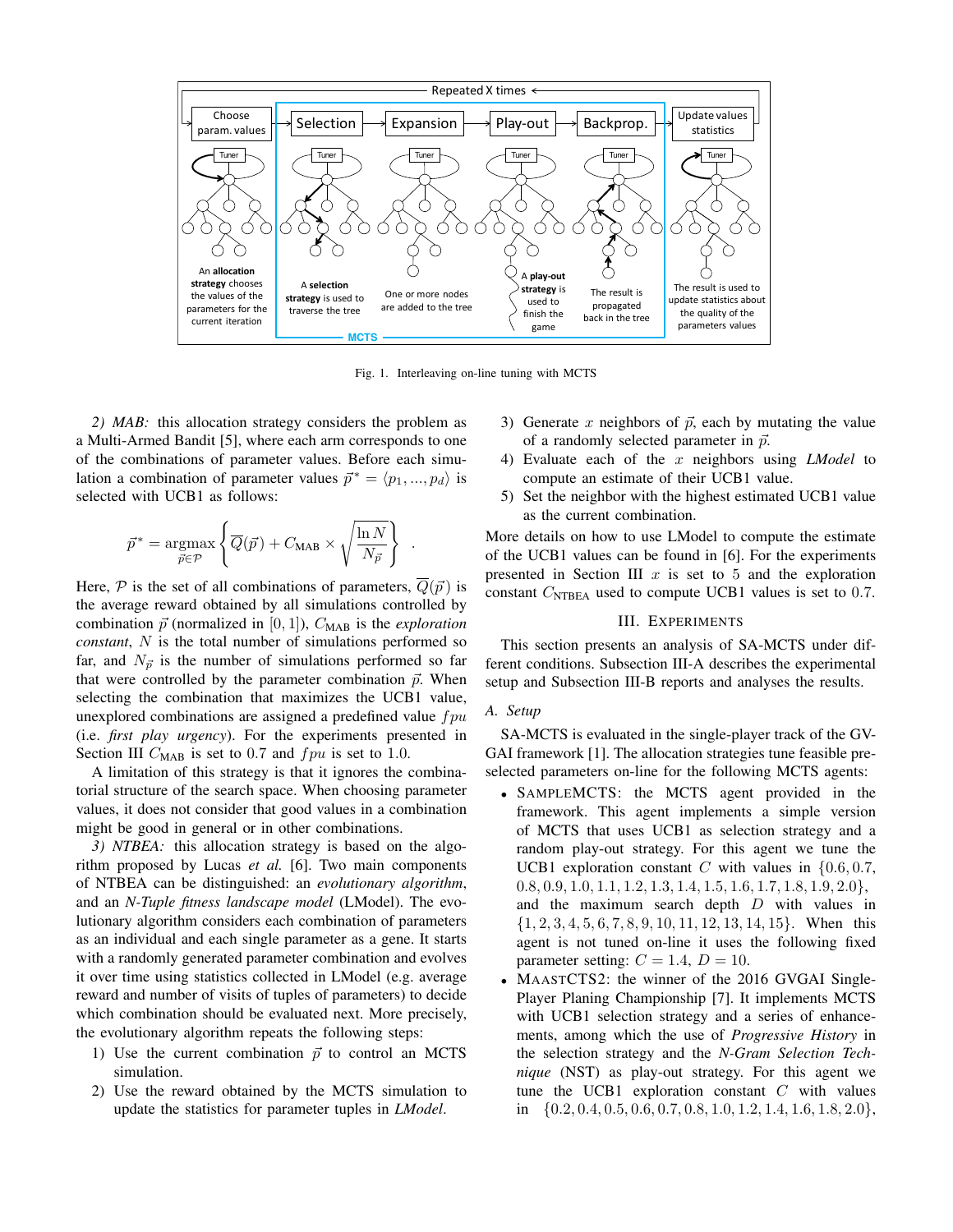the *Progressive History* weight W with values in  $\{0.1, 0.25, 0.5, 1, 3, 5, 7.5, 10, 20, 50\}$ , the NST probability of playing a random action  $\epsilon$  with values in  $\{0.0, 0.1, 0.2, 0.3, 0.4, 0.5, 0.6, 0.7, 0.8, 0.9, 1.0\}$ , the minimum number of visits for an N-gram to be considered in the computation K with values in  $\{1, 3, 5,$  $7, 10, 15, 20, 30, 50$ , and the maximum used N-gram length N with values in  $\{1, 2, 3, 4, 5\}$ . When this agent is not tuned on-line it uses the following fixed parameter setting:  $C = 0.6$ ,  $W = 1$ ,  $\epsilon = 0.5$ ,  $K = 7$ ,  $N = 3$ .

All agents do not keep any knowledge between game runs, so both the game tree built by MCTS and the parameter statistics collected by the allocation strategies are reset.

Four series of experiments were performed. The first series of experiments tests the SAMPLEMCTS agent with fixed parameter values, and three SAMPLEMCTS agents with values tuned on-line by each of the allocation strategies. The game tick is set to 40ms as in the GVGAI competition, and the agents are tested on 20 single-player games. The second series of experiments tests the MAASTCTS2 agent with fixed parameter values, and three MAASTCTS2 agents with values tuned on-line by each of the allocation strategies. The game tick is set to 40ms and the agents are tested on the same 20 single-player games. The third series of experiments is the same as the second, but the game tick is set to  $100ms$  and only 10 of the initial 20 games are used. Games for which MAASTCTS2 is performing close to 100% are excluded. Only games for which there is more room for improvement when given more search time are kept. The fourth series of experiments tests the performance of SAMPLEMCTS and MAASTCTS2 when their parameters are set to fixed values expected to be sub-optimal for the games. These values are  $C = 0$ ,  $D = 1$  for SAMPLEMCTS, and  $C = 0$ ,  $W = 0$ ,  $\epsilon = 0, K = \infty, N = 1$  for MAASTCTS2.

Results presented below always report the win percentage of the agent with 95% confidence interval. The win percentage is computed by playing all 5 levels of each game for 100 times, obtaining a total of 500 samples per game per agent.

#### *B. Results*

Tables I, II, III and IV show results obtained with the first, second, third and fourth series of experiments, respectively.

What is more interesting to observe for the first two series of experiments is that the random strategy seems to achieve in most of the games the same performance as the agent with fixed parameters. In addition, for almost all the games neither the MAB nor the NTBEA allocation strategy seem to perform better than the random strategy.

A combination of three factors might explain these results. Firstly, the manually constructed sets of parameter values might be mostly reasonable for all the games and might not contain particularly bad values. This means that for games for which the fixed parameter settings are sub-optimal, randomization will instead be able to control most of the search with optimal values. This is probably what happens in Table I for *Chase* and *Crossfire*, for which SAMPLEMCTS with the

#### TABLE I

WIN PERCENTAGE OF SAMPLEMCTS WITH FIXED PARAMETERS AND SAMPLEMCTS WITH PARAMETERS TUNED ON-LINE BY EACH OF THE ALLOCATION STRATEGIES. GAME TICK IS SET TO *40ms*

| Game                  | <b>SAMPLEMCTS</b>       |                    |                    |                    |
|-----------------------|-------------------------|--------------------|--------------------|--------------------|
|                       | <b>Fixed parameters</b> | Random             | MAB                | <b>NTBEA</b>       |
| Aliens                | 100.0( $\pm$ 0.00)      | 100.0( $\pm$ 0.00) | $99.6 (\pm 0.55)$  | 100.0( $\pm$ 0.00) |
| Bait                  | $6.6(\pm 2.18)$         | $8.0(\pm 2.38)$    | $7.6(\pm 2.33)$    | $6.8(\pm 2.21)$    |
| <b>Butterflies</b>    | $95.2 (\pm 1.88)$       | $94.4(\pm 2.02)$   | $95.2 (\pm 1.88)$  | $95.6(\pm1.80)$    |
| CamelRace             | $4.2 (\pm 1.76)$        | $5.6(\pm 2.02)$    | $5.8(\pm 2.05)$    | $3.8(\pm1.68)$     |
| Chase.                | $3.2 (\pm 1.54)$        | $6.6(\pm 2.18)$    | $6.6(\pm 2.18)$    | $6.2 (\pm 2.12)$   |
| Chopper               | $91.4(\pm 2.46)$        | $86.2 (\pm 3.03)$  | $86.0 (\pm 3.04)$  | $89.2 (\pm 2.72)$  |
| Crossfire             | $4.2 (\pm 1.76)$        | $8.8(\pm2.49)$     | $8.6(\pm2.46)$     | $14.2 (\pm 3.06)$  |
| DigDug                | $0.0 (\pm 0.00)$        | $0.0 (\pm 0.00)$   | $0.0(\pm 0.00)$    | $0.0 (\pm 0.00)$   |
| Escape                | $0.2 (\pm 0.39)$        | $0.8(\pm 0.78)$    | $4.2 (\pm 1.76)$   | $0.2 (\pm 0.39)$   |
| HungryBirds           | $5.4(\pm1.98)$          | $4.6(\pm1.84)$     | $5.6(\pm2.02)$     | $4.4(\pm1.80)$     |
| Infection             | $97.0(\pm1.50)$         | $97.6 (\pm 1.34)$  | $98.0(\pm1.23)$    | $97.8(\pm 1.29)$   |
| Intersection          | 100.0( $\pm$ 0.00)      | 100.0( $\pm$ 0.00) | 100.0( $\pm$ 0.00) | 100.0( $\pm$ 0.00) |
| Lemmings              | $0.0 (\pm 0.00)$        | $0.0 (\pm 0.00)$   | $0.0(\pm 0.00)$    | $0.0 (\pm 0.00)$   |
| MissileCommand        | $60.4(\pm 4.29)$        | 63.0( $\pm$ 4.24)  | $61.6 (\pm 4.27)$  | $60.0 (\pm 4.30)$  |
| Modality              | $27.0(\pm3.90)$         | $27.0(\pm3.90)$    | $27.4(\pm 3.91)$   | $28.2(\pm 3.95)$   |
| <b>PlaqueAttack</b>   | $91.8(\pm 2.41)$        | 93.4 $(\pm 2.18)$  | $87.6(\pm2.89)$    | $92.8(\pm 2.27)$   |
| Roguelike             | $0.0 (\pm 0.00)$        | $0.0 (\pm 0.00)$   | $0.2 (\pm 0.39)$   | $0.0 (\pm 0.00)$   |
| SeaQuest              | 55.0( $\pm$ 4.37)       | $50.4(\pm 4.39)$   | $49.6(\pm 4.39)$   | $51.6(\pm 4.38)$   |
| <b>SurviveZombies</b> | $41.0(\pm 4.32)$        | $42.6(\pm 4.34)$   | $37.6(\pm 4.25)$   | $42.2(\pm 4.33)$   |
| WaitForBreakfast      | $15.4(\pm 3.17)$        | $17.6(\pm 3.34)$   | $15.8(\pm3.20)$    | $13.2 (\pm 2.97)$  |
| Avg Win%              | $39.9(\pm 0.96)$        | $40.3(\pm 0.96)$   | $39.9(\pm 0.96)$   | $40.3(\pm 0.96)$   |

TABLE II WIN PERCENTAGE OF MAASTCTS2 WITH FIXED PARAMETERS AND MAASTCTS2 WITH PARAMETERS TUNED ON-LINE BY EACH OF THE ALLOCATION STRATEGIES. GAME TICK IS SET TO *40ms*

| Game                  | MAASTCTS2               |                    |                    |                    |
|-----------------------|-------------------------|--------------------|--------------------|--------------------|
|                       | <b>Fixed parameters</b> | Random             | <b>MAB</b>         | <b>NTBEA</b>       |
| Aliens                | 100.0( $\pm$ 0.00)      | 100.0( $\pm$ 0.00) | $99.6 (\pm 0.55)$  | 100.0( $\pm$ 0.00) |
| Bait                  | $31.8(\pm 4.09)$        | $30.4(\pm 4.04)$   | $22.0 (\pm 3.63)$  | $31.6 (\pm 4.08)$  |
| <b>Butterflies</b>    | $98.6(\pm1.03)$         | $99.2 (\pm 0.78)$  | $99.4(\pm 0.68)$   | 100.0( $\pm$ 0.00) |
| CamelRace             | $44.4(\pm 4.36)$        | $41.0 (\pm 4.32)$  | $39.2 (\pm 4.28)$  | $42.4(\pm 4.34)$   |
| <b>Chase</b>          | $28.0 (\pm 3.94)$       | $30.4(\pm 4.04)$   | $20.2 (\pm 3.52)$  | $26.8(\pm 3.89)$   |
| Chopper               | $99.8(\pm0.39)$         | 99.8( $\pm$ 0.39)  | $99.6 (\pm 0.55)$  | $99.6 (\pm 0.55)$  |
| Crossfire             | $31.8(\pm 4.09)$        | $27.4(\pm 3.91)$   | $17.2 (\pm 3.31)$  | $28.4(\pm 3.96)$   |
| DigDug                | $1.6(\pm 1.10)$         | $1.2 (\pm 0.96)$   | $1.8(\pm 1.17)$    | $1.2 (\pm 0.96)$   |
| Escape                | $93.4(\pm 2.18)$        | $94.6(\pm1.98)$    | $80.4(\pm 3.48)$   | $92.2 (\pm 2.35)$  |
| HungryBirds           | 100.0( $\pm$ 0.00)      | $100.0 (\pm 0.00)$ | 100.0( $\pm$ 0.00) | 100.0( $\pm$ 0.00) |
| Infection             | 100.0( $\pm$ 0.00)      | $99.8(\pm 0.39)$   | $99.8(\pm 0.39)$   | 100.0( $\pm$ 0.00) |
| Intersection          | 100.0( $\pm$ 0.00)      | 100.0( $\pm$ 0.00) | 100.0( $\pm$ 0.00) | 100.0( $\pm$ 0.00) |
| Lemmings              | $0.0(\pm 0.00)$         | $0.0 (\pm 0.00)$   | $0.0(\pm 0.00)$    | $0.0 (\pm 0.00)$   |
| <b>MissileCommand</b> | $96.8(\pm 1.54)$        | $96.6(\pm1.59)$    | $92.6 (\pm 2.30)$  | $94.6(\pm1.98)$    |
| Modality              | $25.6 (\pm 3.83)$       | $24.6 (\pm 3.78)$  | $32.0 (\pm 4.09)$  | $41.0(\pm 4.32)$   |
| <b>PlaqueAttack</b>   | $94.8(\pm1.95)$         | $95.0 (\pm 1.91)$  | $94.2 (\pm 2.05)$  | $95.8(\pm 1.76)$   |
| Roguelike             | $4.6(\pm 1.84)$         | $4.8(\pm1.88)$     | $0.8(\pm 0.78)$    | $3.2 (\pm 1.54)$   |
| SeaQuest              | 58.4 $(\pm 4.32)$       | $53.6(\pm 4.38)$   | $53.8(\pm 4.37)$   | $54.6(\pm 4.37)$   |
| <b>SurviveZombies</b> | $42.4(\pm 4.34)$        | $42.8(\pm 4.34)$   | $38.2 (\pm 4.26)$  | $40.8(\pm 4.31)$   |
| WaitForBreakfast      | 99.0( $\pm$ 0.87)       | $98.4(\pm1.10)$    | $98.0 (\pm 1.23)$  | $98.0 (\pm 1.23)$  |
| Avg Win%              | 62.6( $\pm$ 0.95)       | $62.0 (\pm 0.95)$  | $59.4(\pm 0.96)$   | $62.5(\pm 0.95)$   |

random allocation strategy seems to have a better performance than SAMPLEMCTS with fixed parameters. Secondly, the number of simulations that the agents can perform might be too small (usually a few dozen of simulations per tick, with a 40ms tick duration). A small number of simulation might have two implications: (i) the allocation strategies cannot find optimal values early enough in the game to make a difference in the performance, and (ii) even if there are sub-optimal values among the feasible ones, the number of simulations controlled by them is not high enough to be detrimental. Thirdly, the continuous change of parameter values selected by the allocation strategies, especially by the random one, might cause more diversity in the simulations. A more diversified search might actually be beneficial to tackle GVGP games.

From the third series of experiments (Table III) we can see that a longer search time significantly increases the performance of MAASTCTS2 in many of the games. With more search time there are a few games (*Bait*, *Chase* and *Survive Zombies*) for which the performance of the agent tuned with the random strategy seems to decrease. Also the overall performance of the agent tuned with MAB seems inferior to the other agents, as we would expect. The MAB allocation strategy